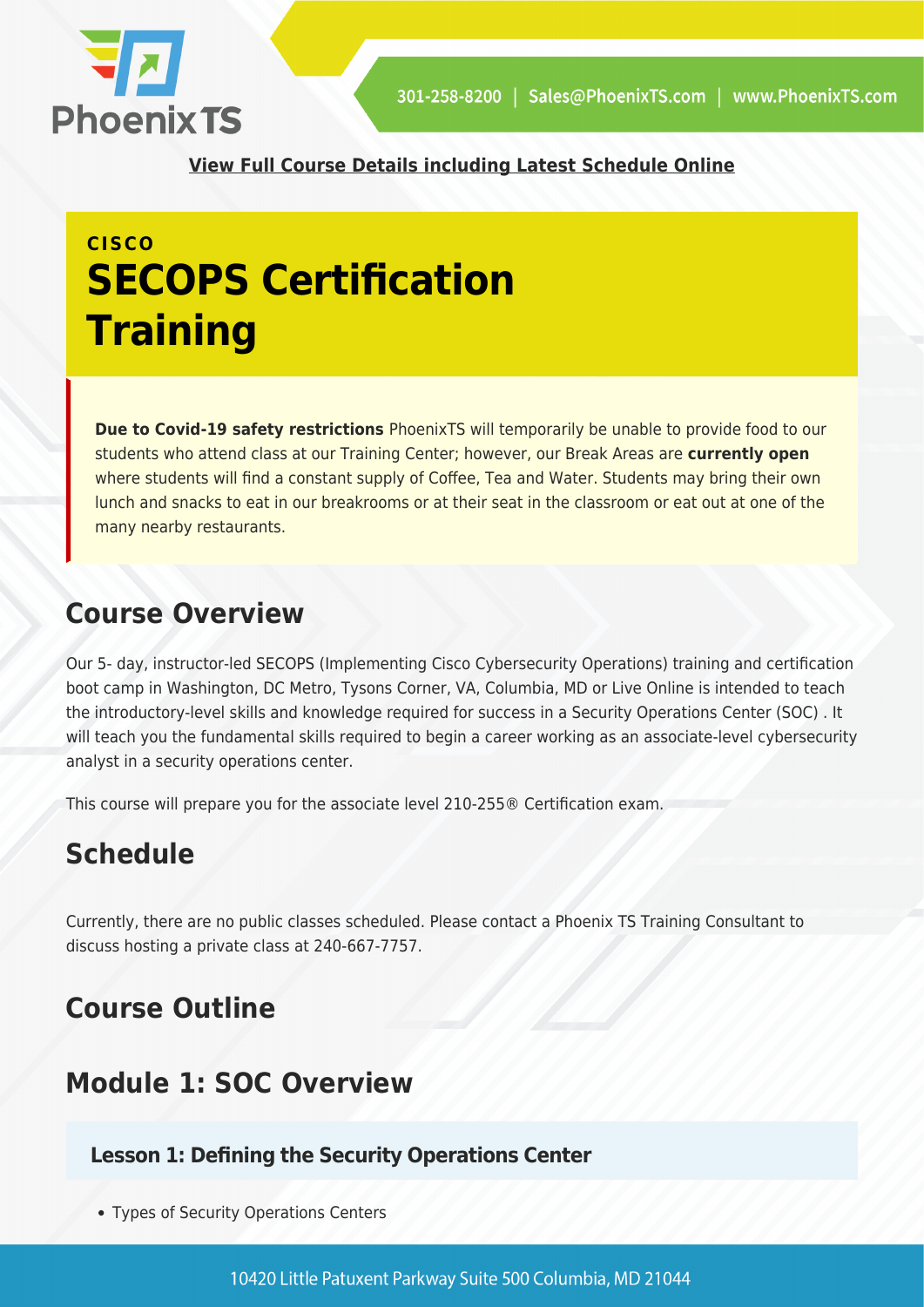

- SOC Analyst Tools
- Data Analytics
- Hybrid Installations: Automated Reports, Anomaly Alerts
- Sufficient Staffing Necessary for an Effective Incident Response Team
- Roles in a Security Operations Center
- Develop Key Relationships with External Resources
- Challenge

#### **Lesson 2: Understanding NSM Tools and Data**

- Introduction
- NSM Tools
- NSM Data
- Security Onion
- Full Packet Capture
- Session Data
- Transaction Data
- Alert Data
- Other Data Types
- Correlating NSM Data
- Challenge

#### **Lesson 3: Understanding Incident Analysis in a Threat-Centric SOC**

- Classic Kill Chain Model Overview
- Kill Chain Phase 1: Reconnaissance
- Kill Chain Phase 2: Weaponization
- Kill Chain Phase 3: Delivery
- Kill Chain Phase 4: Exploitation
- Kill Chain Phase 5: Installation
- Kill Chain Phase 6: Command-and-Control
- Kill Chain Phase 7: Actions on Objectives
- Applying the Kill Chain Model
- Diamond Model Overview
- Applying the Diamond Model
- Exploit Kits
- Challenge

#### **Lesson 4: Identifying Resources for Hunting Cyber Threats**

Cyber-Threat Hunting Concepts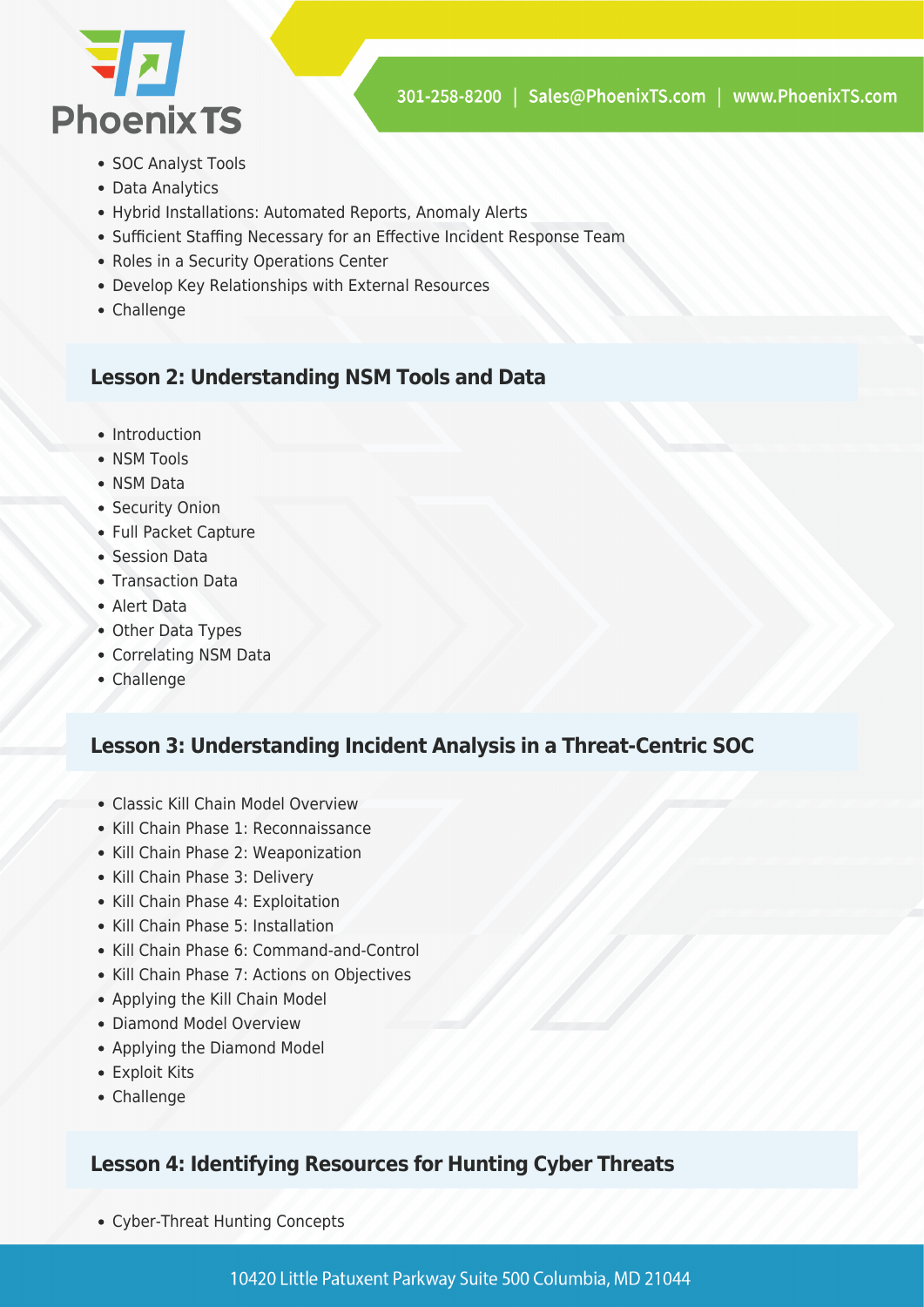

- Hunting Maturity Model
- Cyber-Threat Hunting Cycle
- Common Vulnerability Scoring System
- CVSS v3.0 Scoring
- CVSS v3.0 Example
- Hot Threat Dashboard
- Publicly Available Threat Awareness Resources
- Other External Threat Intelligence Sources and Feeds Reference
- Challenge

### **Module 2: Security Incident Investigations**

#### **Lesson 1: Understanding Event Correlation and Normalization**

- Event Sources
- Evidence
- Security Data Normalization
- Event Correlation
- Other Security Data Manipulation
- Challenge

#### **Lesson 2: Identifying Common Attack Vectors**

- Obfuscated JavaScript
- Shellcode and Exploits
- Common Metasploit Payloads
- Directory Traversal
- SQL Injection Cross-Site Scripting
- Punycode
- DNS Tunneling
- Pivoting
- Challenge

#### **Lesson 3: Identifying Malicious Activity**

- Understanding the Network Design
- Identifying Possible Threat Actors
- Log Data Search
- NetFlow as a Security Tool
- DNS Risk and Mitigation Tool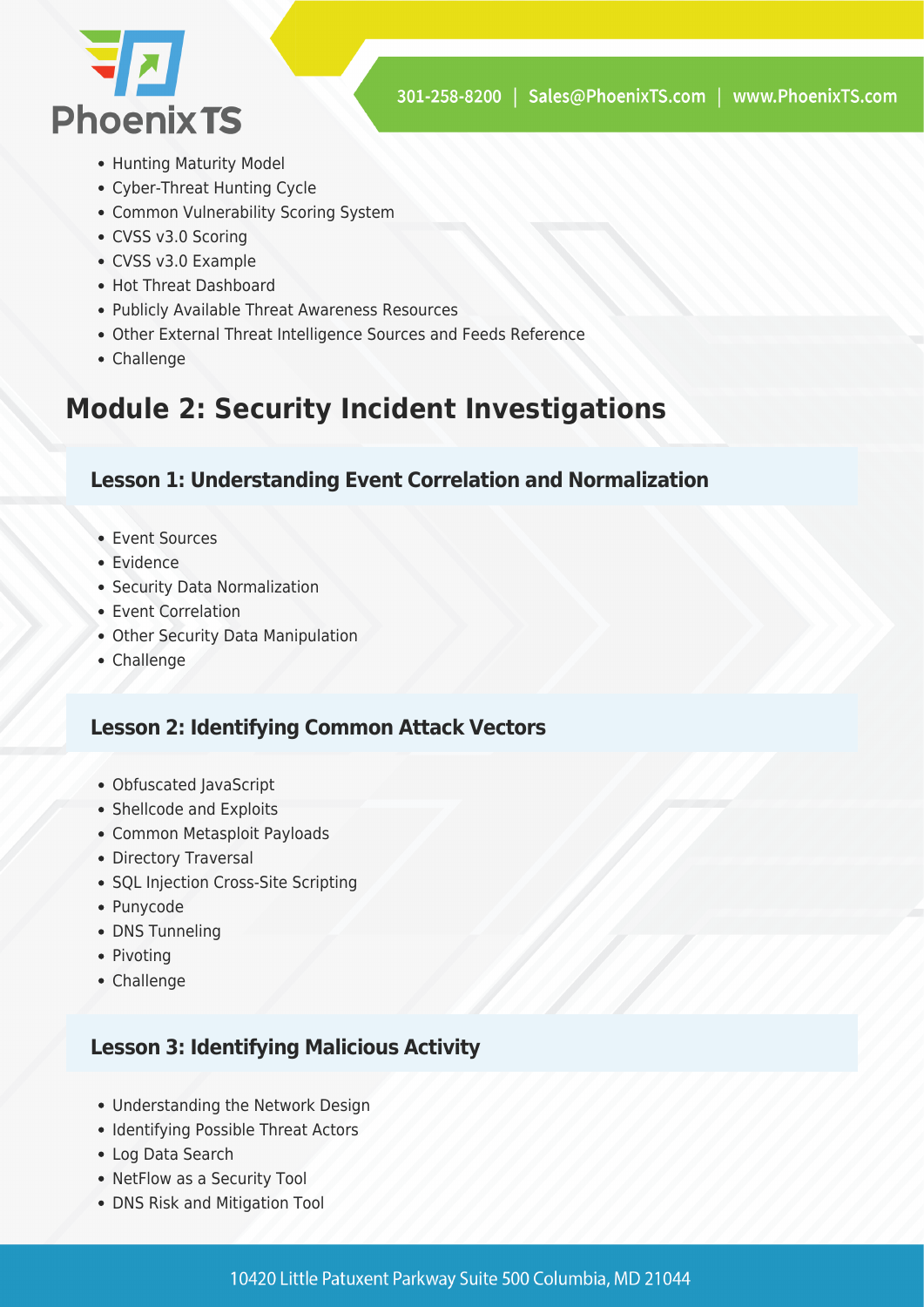

Challenge

#### **Lesson 4: Identifying Patterns of Suspicious Behavior**

- Network Baselining
- Identify Anomalies and Suspicious Behaviors
- PCAP Analysis
- Delivery
- Challenge

#### **Lesson 5: Conducting Security Incident Investigations**

- Security Incident Investigation Procedures
- Threat Investigation Example: China Chopper Remote Access Trojan
- Challenge

### **Module 3: SOC Operations**

#### **Lesson 1: Describing the SOC Playbook**

- Security Analytics
- Playbook Definition
- What Is In a Play?
- Playbook Management System
- Challenge

#### **Lesson 2: Understanding the SOC Metrics**

- Security Data Aggregation
- Time to Detection
- Security Controls Detection Effectiveness
- SOC Metrics
- Challenge

#### **Lesson 3: Understanding the SOC WMS and Automation**

- SOC WMS Concepts
- Incident Response Workflow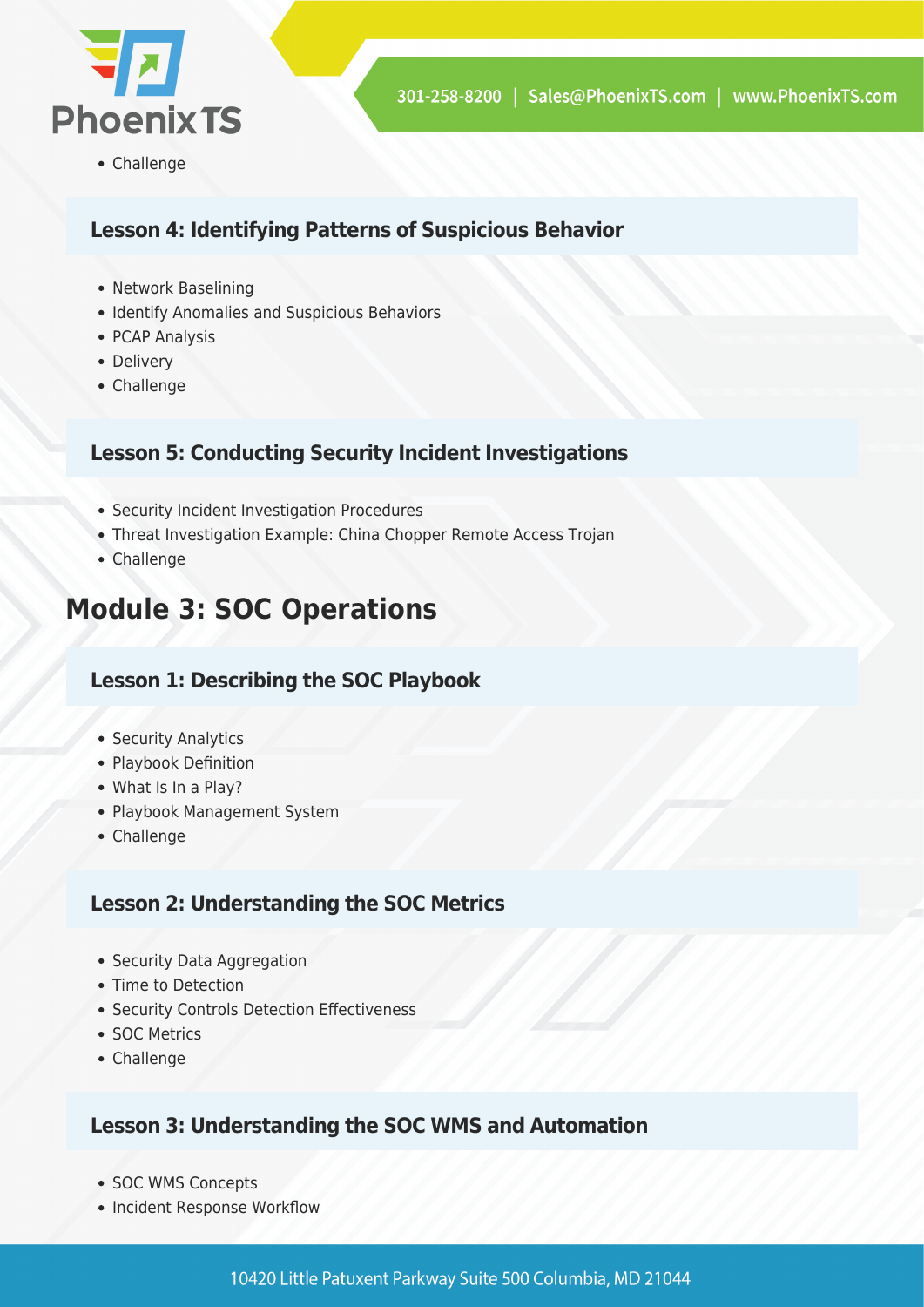

- SOC WMS Integration
- SOC Workflow Automation Example
- Challenge

#### **Lesson 4: Describing the Incident Response Plan**

- Incident Response Planning
- Incident Response Life Cycle
- Incident Response Policy Elements
- Incident Attack Categories
- Reference: US-CERT Incident Categories
- Regulatory Compliance Incident Response Requirements
- Challenge

### **Exam Information**

Students can elect to take the associate-level 210-255 Implementing Cisco Cybersecurity Operations (SECOPS) Exam.

#### **SECOPS Certification Exam 210-255 Details:**

- Number of Questions: 60-70
- Passing Score: 80%
- Test Duration: 90 minutes
- Test Format: Multiple Choice, Multiple Answer, Drag and drop, Testlets, Simlets, Router & Switch **Simulations**
- Test Delivery: Pearson VUE

#### **SECOPS Certification Exam Domains:**

This exam tests candidates on the following domains:

- Endpoint Threat Analysis and Computer Forensics
- Network Intrusion Analysis
- Incident Response
- Data and Event Analysis
- Incident Handling